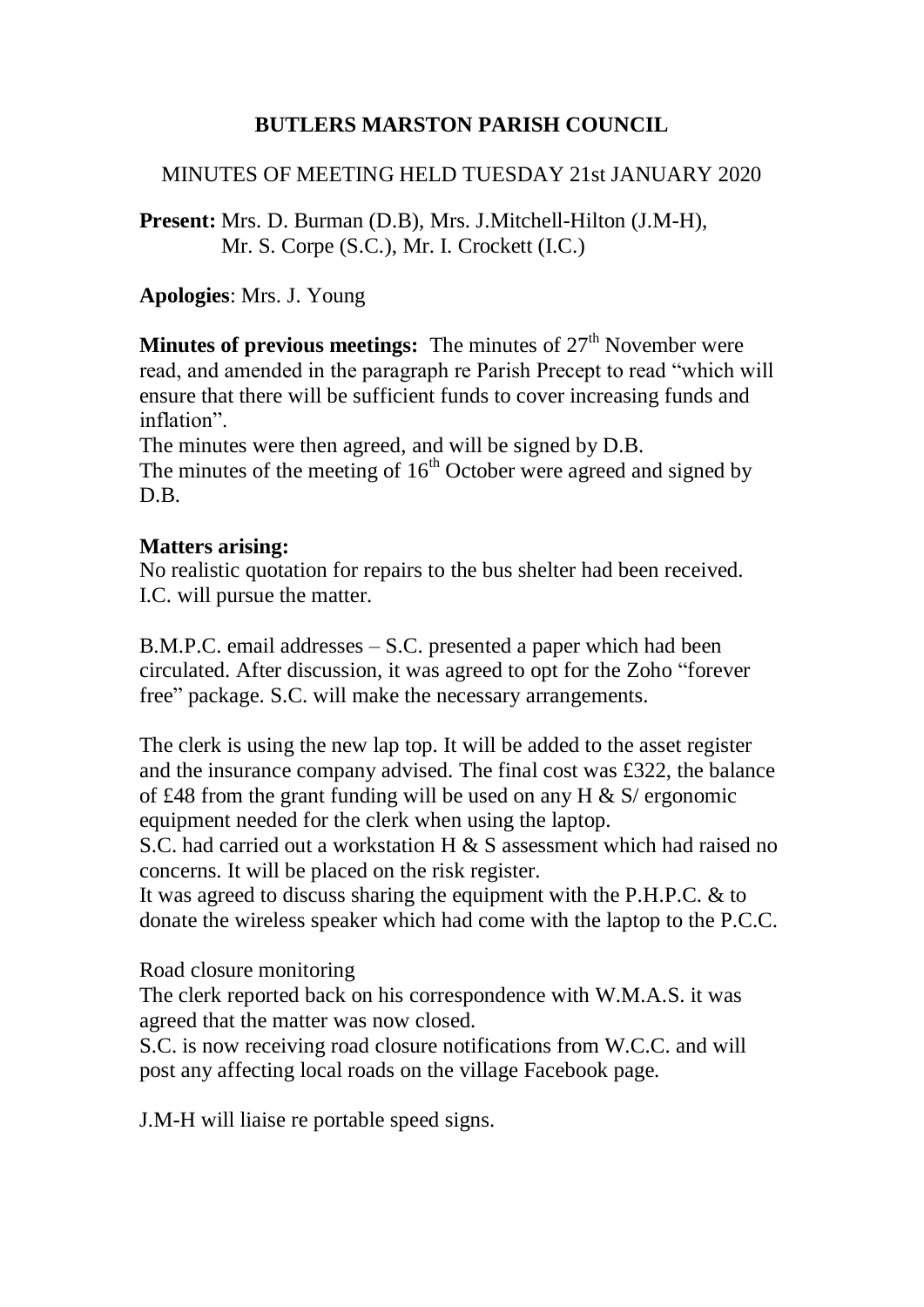# **Correspondence :**

The clerk had distributed e-mails received. Those of interest to village residents had been posted on the Facebook page as follows : Climate change consultation Community safety (online grooming) Police precept 2020/21 Connecting communities survey

The clerk had replied to the agents acting for the owners of the former school site advising them to contact S.D.C. re the process to be followed for "small scale locally led development" as required under S.D.C. core strategy.

This led to a discussion, after which it was agreed that the Parish Council needed to establish more clearly the relationship between the planning process, and any future Parish/Neighbourhood Plan(s) and a Housing Needs Survey.

The clerk will contact S.D.C. and the Rural Housing Enabler for more clarification.

This will be an agenda item for the next B.M.P.C. meeting.

## **Finance:**

| Item of expenditure         | Amount | Proposed/seconded   |
|-----------------------------|--------|---------------------|
| WALC invoice for training   | £23    | L <sub>C/S.C.</sub> |
| event.                      |        |                     |
| Hire of Church for 10       | £100   | $J.M-H.D.B.$        |
| meetings May 2019 - January |        |                     |
|                             |        |                     |

# **Parish Precept:**

The clerk had circulated a paper at the previous meeting this had now been amended to show a 10% annual increase from the 2019/2020 precept.

S.C. had compared the level of precept set by B.M.P.C. which showed that the B.M.P.C. precept demonstrated good value. This information could be used to inform any discussions on the subject at any future village meetings.

After discussion, it was proposed by J. M-H and seconded by I.C. that the 2020/2021 Parish precept be set at £2,100. This was agreed unanimously.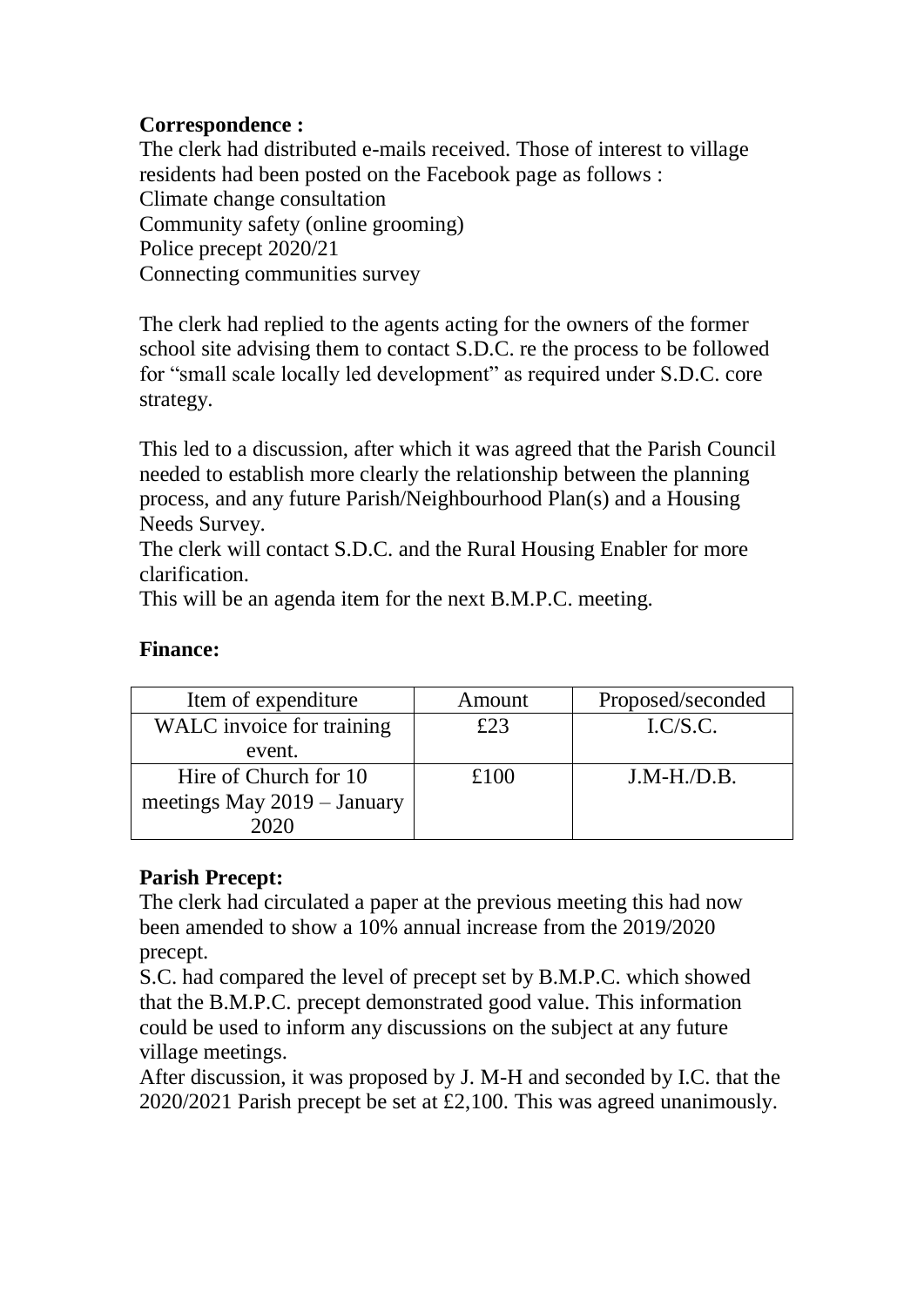#### **Social media policy**

The following responsibilities were allocated. BMPC meeting & agenda on website – clerk. BMPC meeting & agenda on noticeboard - clerk BMPC meeting & agenda on social media – J M-H BMPC meeting  $&$  agenda in village newsletter  $-SC$  to liaise with PCC Public notices/messages on noticeboard - clerk Update BMPC website – SC Requests for minutes  $&$  formal correspondence – via clerk Facebook updates  $&$  comments  $-$  JY

### **Policy leads and comments on drafts**

It was agreed that comments would be submitted to the clerk within two weeks of drafts being circulated. The clerk would then collate and update to produce the final which would be sent to the policy lead to review and confirm. This would then be adopted at the next meeting. Any "conflicting" comments would be discussed by the clerk and lead (possibly by email). If necessary the "conflict" would be discussed and, if possible, agreed at the next meeting. It was acknowledged that this could delay adoption of the policy.

# **Policy leaders.**

Equal Opportunities – D.B. Risk Assessment – J.Y. Standing order  $-$  J. Y. Grievance and Health & Safety – J.M-H

### **Date of future meetings:**

## **3 rd March/13th May (Annual Parish Meeting & Annual meeting of BMPC)/15th July/23rd September/18th November 2020 at 7:30 in the Church**

The meeting closed at 9:35 p.m.